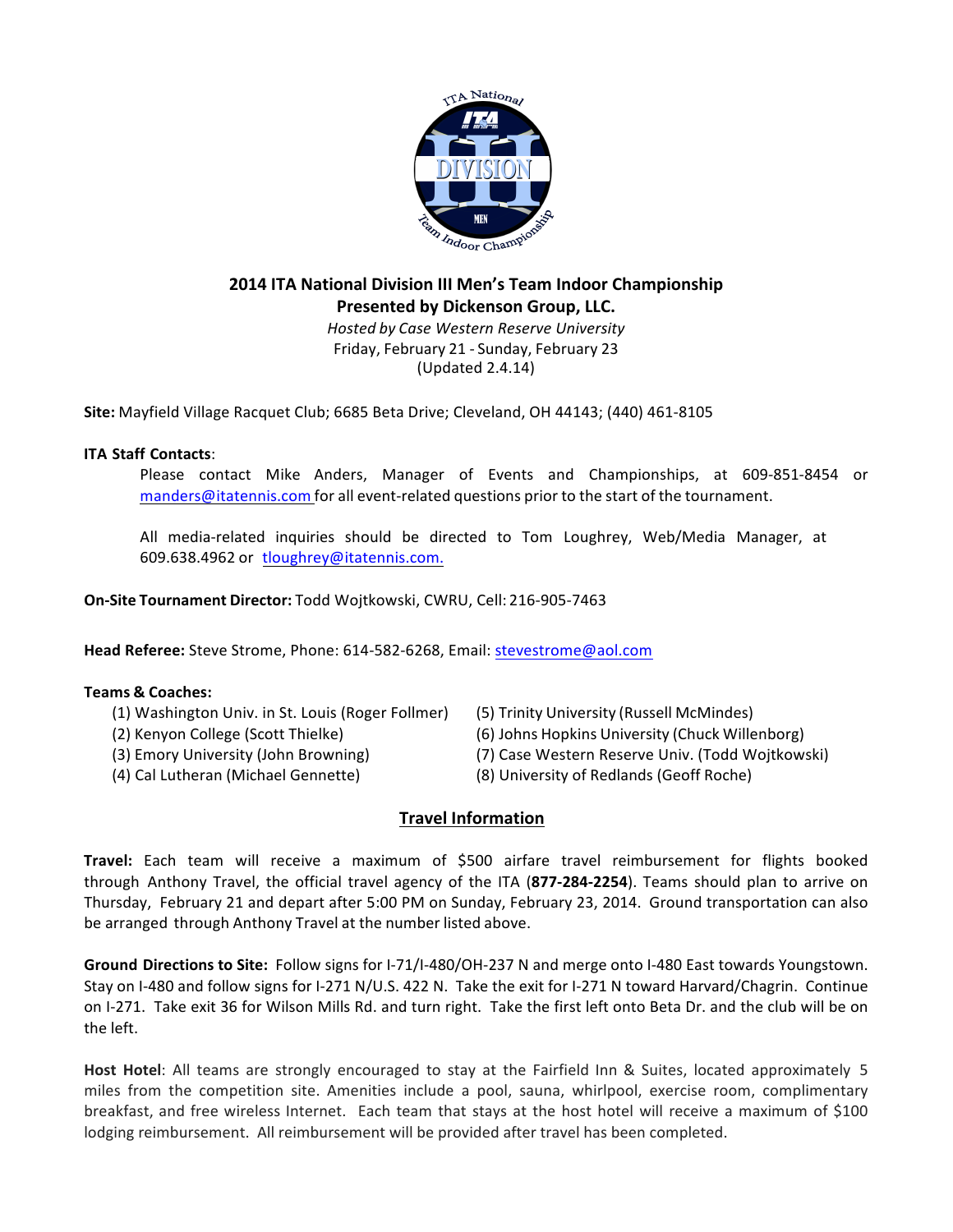### **Host Hotel Information (con't):**

**Fairfield Inn & Suites by Marriott** 3750 Orange Place Beachwood, OH 44122 (216) 450-3009 – Kristi Wersel (Sales Manager)

**The tournament rate is \$95 + tax per room (listed under ITA National Indoor). Five non-smoking rooms** have been set aside for each team and all teams should stay at the host hotel. Coaches should call to **reserve rooms before February 1, 2014. There will also be a block set aside for family members to book rooms** (15 total rooms available). We will list this under ITA national Indoor Family.

#### **Event Information**

#### **Schedule of Play:**

| Day      | <b>Time</b>       | Match                    | <b>Teams</b>                              | Courts    |
|----------|-------------------|--------------------------|-------------------------------------------|-----------|
| Friday   | 2:30PM            | #1                       | $(2)$ vs. $(7)$                           | $1 - 3$   |
|          | 2:30PM            | #2                       | $(3)$ vs. $(6)$                           | $4 - 6$   |
|          | 2:30PM            | #3                       | $(1)$ vs. $(8)$                           | $7-9$     |
|          | 2:30PM            | #4                       | $(4)$ vs. $(5)$                           | $10 - 12$ |
|          |                   |                          |                                           |           |
| Saturday | 8:00AM            | #5                       | Loser of Match #1 vs. Loser of Match #2   | $1 - 6$   |
|          | $8:00 \text{ AM}$ | #6                       | Loser of Match #3 vs. Loser of Match #4   | $7 - 12$  |
|          | 11:00 PM          | #7                       | Winner of Match #1 vs. Winner of Match #2 | $1-6$     |
|          | 2:00 PM           | #8                       | Winner of Match #3 vs. Winner of Match #4 | $1 - 6$   |
|          | 5:00 PM           | 5 <sup>tn</sup><br>Place | TBD                                       | $1 - 6$   |
|          | 5:00 PM           | 7 <sup>th</sup><br>Place | TBD                                       | $7 - 12$  |
|          |                   |                          |                                           |           |
| Sunday   | $8:00$ AM         | <b>Finals</b>            | TBD                                       | $1 - 6$   |
|          | $8:00$ AM         | $3^{\text{rd}}$<br>Place | TBD                                       | $7 - 12$  |

**Practice Courts:** As of now there are practice courts available on Thursday depending on your arrival time. CWRU is negotiating the rate of practice courts for Thursday that is dependent on the times and number of courts needed. The sooner you email tennis@case.edu your practice time and courts request the more likely CWRU will be able to accommodate your team.

**Updated: ITA Coaches Meeting:** All coaches must attend a brief ITA Coaches meeting at **9:30AM on Friday,** February 21st, 2014 at the Fairfield Inn & Suites by Marriott. The head referee, as well as representatives of the host school, will also be present.

**Stringing:** Stringing machines will be available that you may use yourself or you may pay the stringer to do it for \$10 with your own string.

**Hospitality:** Fruit, granola bars, and Gatorade are provided for coaches, players, umpires, and tournament officials. The hospitality area will be on the first squash court behind court 4.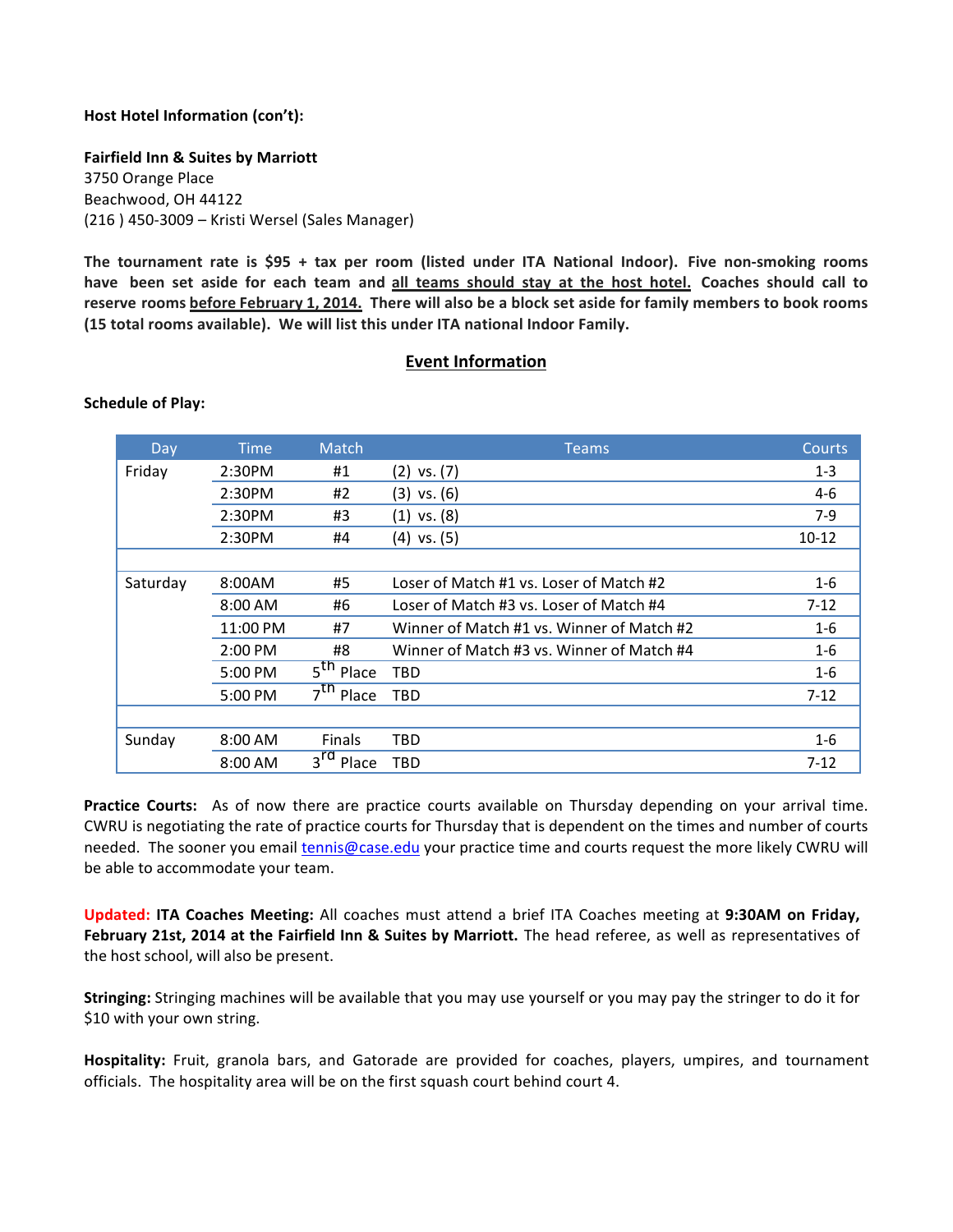**Meals:** Lunch will be provided for all players and coaches on site at the Mayfield Village Racquet Club Friday, February 21 at approximately noon (exact time to be confirmed). Each team will be given a meal card to Subway at the Coaches Meeting worth approximately \$130 (\$200 minus Friday lunch cost) to help offset some meal costs. 

**Athletic Training**: Certified athletic trainers will be available upon request for practice on Thursday, February 20. One athletic trainer will be stationed at the courts starting on Friday, at 9:00 AM. He or she will be located in the lobby of the racquet club for the entire tournament. All athletic training will be held by CWRU Athletic Trainers or contracted athletic trainers. Teams should bring their own towels, tape, and travel medical kit just in case. 

Coaches should also bring their player medical insurance information in the case of an emergency. If a trip to the hospital is necessary you would need this. The nearest hospital is a few miles away and is the University Hospital Ahuja Medical Center.

**Publicity:** The ITA will make its best effort, in conjunction with the CWRU Sports Information Department, to publicize the event. Please submit the following materials to Tom Loughrey (tloughrey@itatennis.com), ITA Web/Media Manager, no later than February 1:

- A hundred-word summary of your team's recent accomplishments
- A team picture
- A team roster of your top twelve players showing their hometown and year in school

This information will be used in the Tournament Program. CWRU Sports Information and the ITA will also be updating the ITA Tournament page with recent scores and information.

**Locker Rooms:** There are 2 men's locker rooms on-site. Teams will be assigned to a locker room each day with opponents being placed in separate locker rooms. Towels will be provided in the locker rooms and should be left in the locker rooms after they are used.

**Trophies:** Trophies will be presented to at least the top two teams.

Additional Programming: The USTA Midwest Section is offering a *College Tennis Information Session*, for high school student-athletes and their families, in conjunction with the event. The head coaches are encouraged to participate in the panel and to mail or bring their school information to the event. The time for the information session is still TBD but likely to take place at 4pm on Saturday.

### **Tournament Rules and Procedures**

**Line-up Submission and Protest Procedures:** Master line-ups must be submitted through the ITA website no later than **Monday, February 17th at 3:00 PM EST.** Once all line-ups are submitted, they will be compiled and emailed to the participating coaches. Master line-ups will be discussed at the on-site ITA Coaches Meeting and protests will be filed at that time. For a line-up to be changed, the majority of coaches must agree to it. All coaches must have their scorebooks present at the meeting. The direct link to submit your master line-up will be provided on the ITA Tournament Page after January 30th, 2014.

**Line-Up Rules**: ITA line-up rules apply (Rule II.K.3.) "In singles, players must compete in order of ability, the best player on the team playing at the No.1 position, the second best at No. 2 and so on through all positions. This rule shall also apply to doubles play with the strongest doubles team at No. 1, etc."